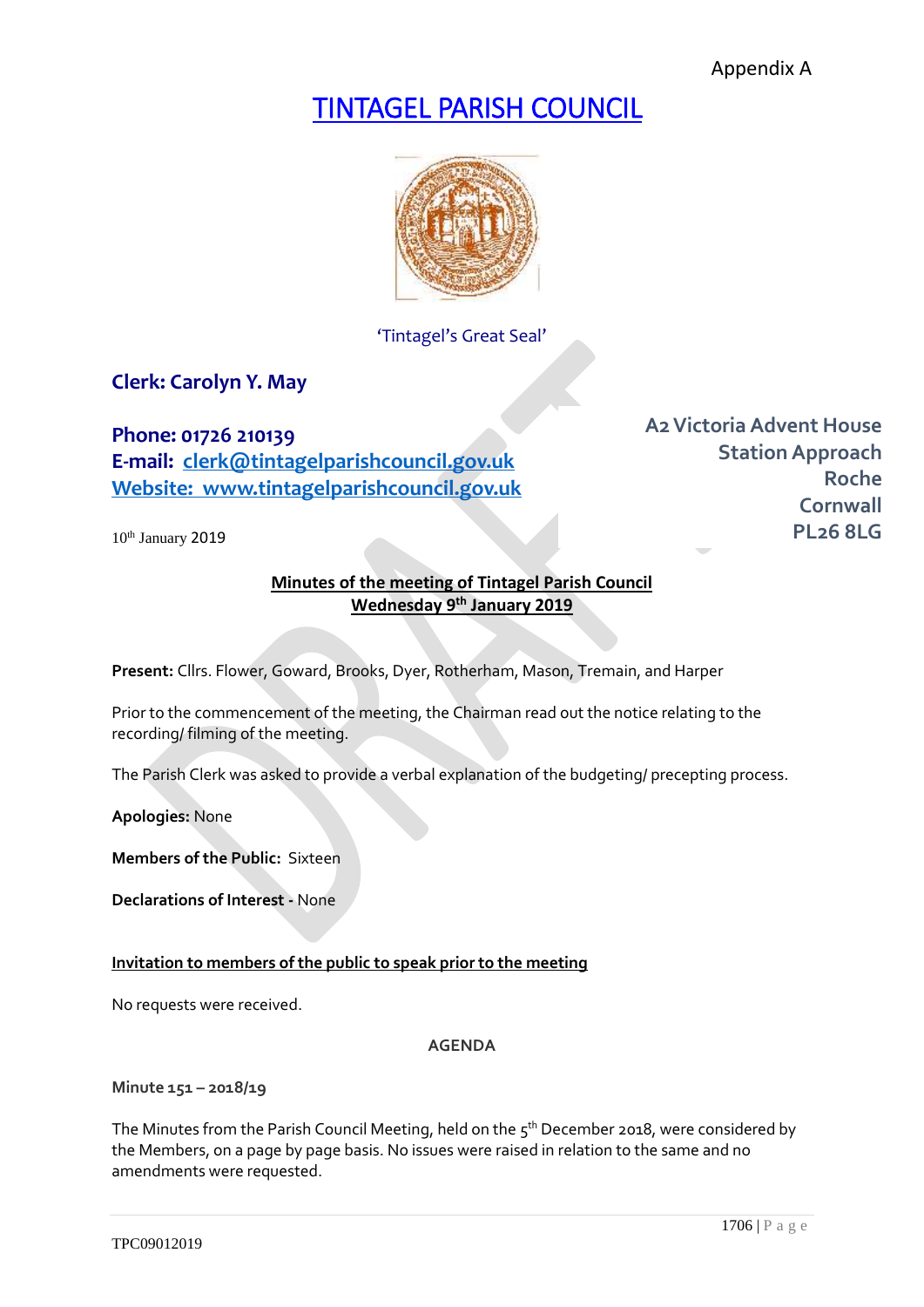It was **proposed** by Cllr. Dyer **seconded** by Cllr. Goward and RESOLVED that the Minutes for the Parish Council Meeting, held on  $5<sup>th</sup>$  December 2018, should be signed as a true record of the meeting. Six in favour; two abstentions. **Carried**

#### **Cllr Barry Jordan (Cornwall Council)**

Cllr. Jordan advised the meeting in respect of the following:

**Sowenna Appeal** (meaning wellbeing/ success in the Cornish language) – Cllr Jordan highlighted the lack of suitable mental health care facilities in Cornwall, which are dedicated solely to the care of young people experiencing psychological trauma. He alluded to the fact that young people affected by mental health issues have often been transferred out of the county for treatment.

However, a new facility for young people is currently being built at the Bodmin Hospital site. In a joint venture between Cornwall Foundation Trust and NHS England, the unit will provide a total of 15 beds (5 being funded by CFT and 10 by NHS England).

The Sowenna Appeal has been launched to raise the sum of  $\epsilon$ 1.2 million, to provide the unit with additional facilities including sports amenities; therapeutic gardens; a café and parental accommodation.

The meeting was also advised that there is to be a pilot which places a Psychotherapeutic Nurse in all senior schools in Cornwall. The purpose of the programme is to provide psychological support to pupils who are experiencing difficulties.

The Parish Council will discuss the appeal at its next meeting.

**CLL Development Funding -** Cllr Jordan advised the meeting that the CCL Development Group has a sum of £887,000 available for grants (of up to £10,00 each). A further sum of £1.4 million is also available but must be allocated in early course.

**Police in Tintagel** - Cllr Jordan advised the Members that he had discussed the proposal of a paid police presence in Tintagel (during the hours of darkness in the Summer months) with a Senior Officer from Devon and Cornwall Police. Cllr Jordan advised that it would not be possible to arrange this.

#### **Appointment of a Vice Chairman**

#### **Minute 152-2018/19**

Cllr Dyer raised the matter of the appointment of a Vice Chairman for the Parish Council. She stated that such an appointment would be advantageous, if the Chairman was unable to attend a meeting.

Nominations were sought for the position and it was **proposed** by Cllr. Dyer **seconded** by Cllr. Mason and RESOLVED that Cllr Rotherham would be appointed to the position. Seven in favour, one abstention. **Carried.**

#### **Planning Applications**

**Minute 153-2018/19**

**PA 18/10623 -** Trewethen Barn, Tregatta, Tintagel PL34 0DX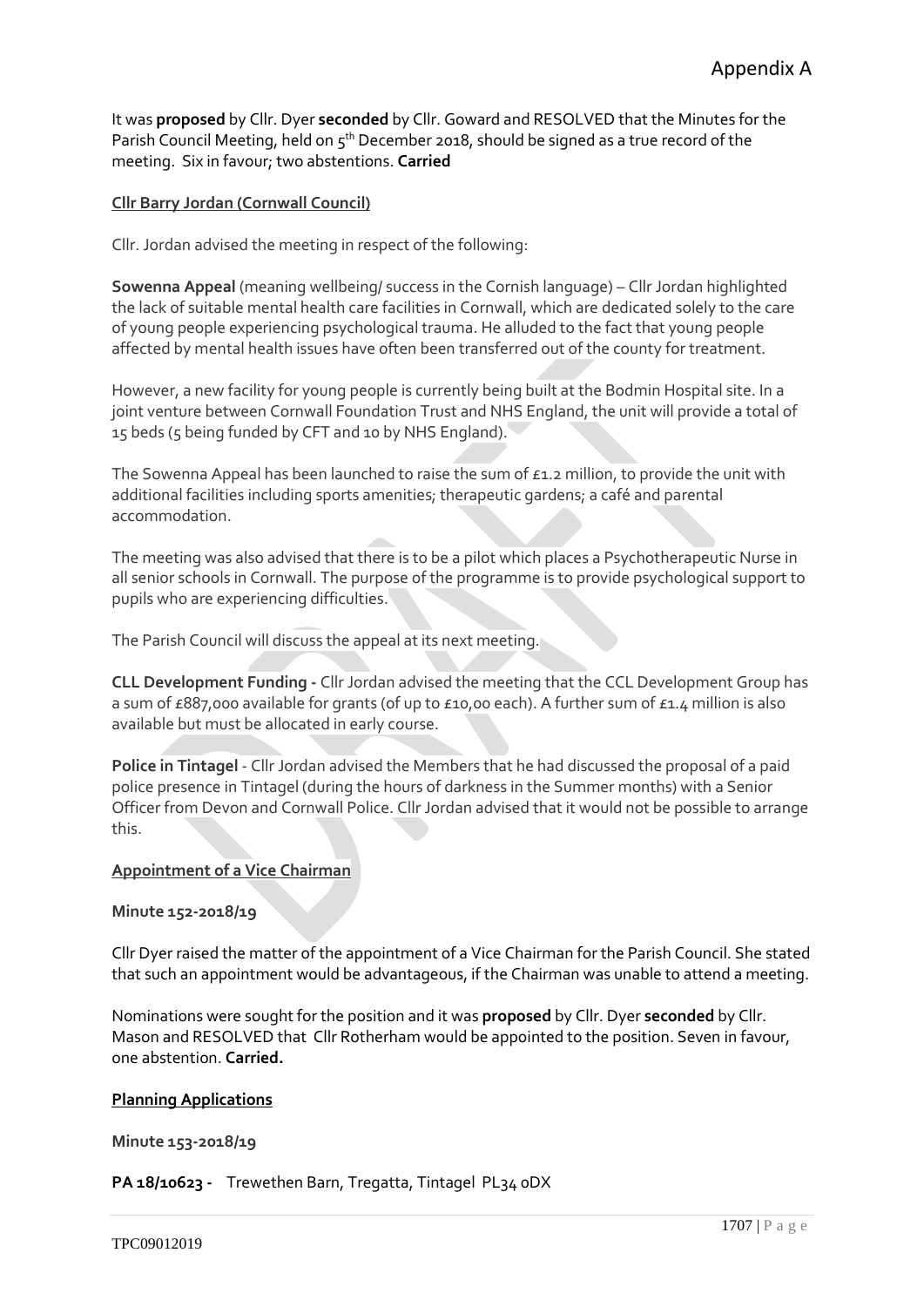Having considered the available documents, it was **proposed** by Cllr. Goward **seconded** by Cllr. Rotherham and RESOLVED that the Parish Council would object to the application on the following grounds:

- The building is in an ANOB;
- The proposed construction is not in keeping with the area and;
- The height of the building and roof is a matter of concern.

All in favour. Unanimous. **Carried.**

#### **Minute 154 – 2018/19**

**PA18/11982 –** Castle Minor, Atlantic Road, Tintagel, Cornwall PL34 0DQ

The matter was considered by the Members of the Parish Council. Available documentation had been viewed and comments considered. It was **proposed** by Cllr Goward, **seconded** by Cllr Brooks and RESOLVED that the Parish Council would object to the application on the following grounds:

- The area is an ANOB;
- There is not sufficient parking at the site and that this may result in vehicles being parked on the streets of the village, thereby adding to the congestion experienced already;
- The noise generated from the establishment would impact on residents of the nearest properties.

Five in favour, three against. **Carried.**

#### **Planning Decisions –** Noted

#### **Accounts Payable**

#### **Minute 155- 2018/19**

It was **proposed** by Cllr Dyer, **seconded** by Cllr Rotherham and **RESOLVED** that that accounts presented be agreed and accepted. All in favour. Unanimous. **Carried.**

The Clerk advised the meeting that she had recovered the sum of  $\epsilon$ 13,500 (approx.) for the Parish Council.

#### **Tintagel Visitor Centre**

#### **Minute 156 – 2018/19**

The Clerk reported that the computer system, utilised at the TVC, was no longer fit for purpose. She added that the system was old and could not cope with the demands of running the centre. Enquiries carried out by Margaret Beckett have highlighted the model and cost of a suitable, new system. The Clerk added that an external hard drive was also required to ensure that data could be regularly backed-up.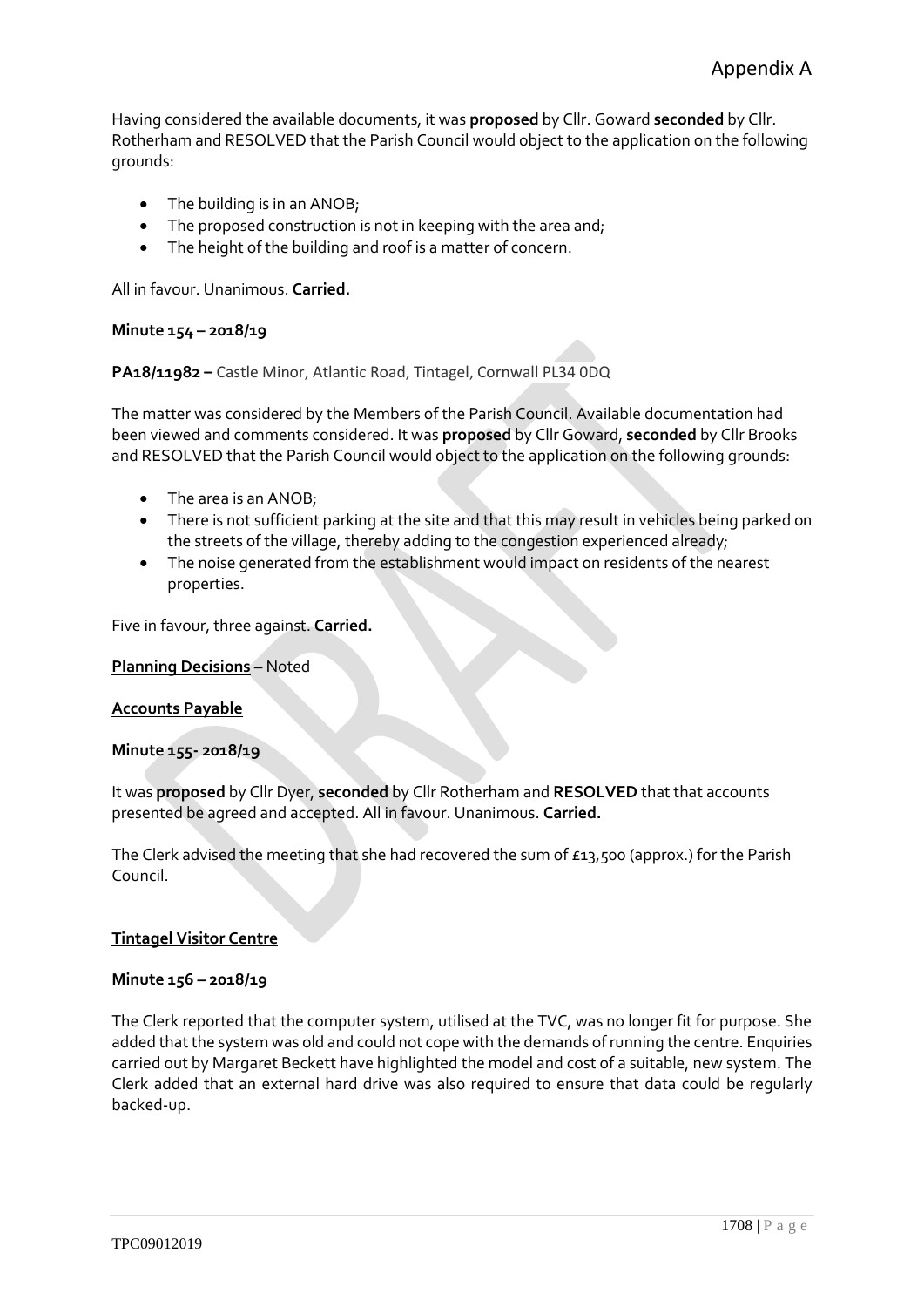It was **proposed** by Cllr Mason, **seconded** by Cllr Rotherham and **RESOLVED** that that the sum of £800 would be made available for the purchase of a new computer system and required sundries, for the TVC. Seven in favour and one abstention. **Carried. Minute 157 – 2018/19**

The Clerk asked the Members if they wished to consider allocating the sum of the recovered monies to meet the running costs of the TVC for the next financial year. Such an action would enable the reinvestment, into new stock, of money generated through sales.

It was **proposed** by Cllr Dyer, **seconded** by Cllr Rotherham and **RESOLVED** that that the sum of £13,500 would be allocated for the purpose of meeting TVC running costs for the period of one year only. All in favour. Unanimous. **Carried.**

# **Updates**

**Projects Group** – Membership of this group was discussed. It was felt that the funding alluded to might be made available for local projects the establishment of a Youth Group in the Village.

Cllrs. Tremain and Mason elected to join the Projects Group.

**Bus Shelter Repairs -** The Clerk reported that the repairs to the shelter at St Nectans' Glen were underway.

**Public Lavatories** – Cllr Dyer reported that there was a requirement to open the full set of lavatories at Bossiney Road car park, due to the number of visitors. Members discussed the possibility of closing Trevena Square Lavatories for the remainder of the closed season and directing visitors to the Bossiney Road Lavatories. It was **agreed** that the Clerk would discuss the proposal with the contract cleaners.

**Precept Acceptance -** The Clerk advised the meeting that the Precept submission had been acknowledged and accepted by Cornwall Council.

**CALC -** the Clerk confirmed that the Councils' application to rejoin CALC had been accepted and that the body is now a member of the organization.

**Correspondence -** The Clerk advised the Members that, despite an undertaking to provide £1,000 towards legal costs for the executing of the Tenancy Agreement for Trebarwith Strand Lavatories, the County Council has now reduced the sum to £500.00. Our solicitor has requested our instructions on the matter. It was **agreed** that the Chairman and the Clerk would meet with the relevant representatives from the County Council, in order to discuss the situation.

The public part of the meeting was called to a close by the Chairman and the public were required to vacate the Chamber.

At 19.55 hrs it was **proposed** by Cllr Goward, seconded by Cllr Dyer and RESOLVED that the Parish Council should move into closed session in order to debate confidential matters. All in favour. Unanimous. **Carried.**

#### **Part II Deliberations**